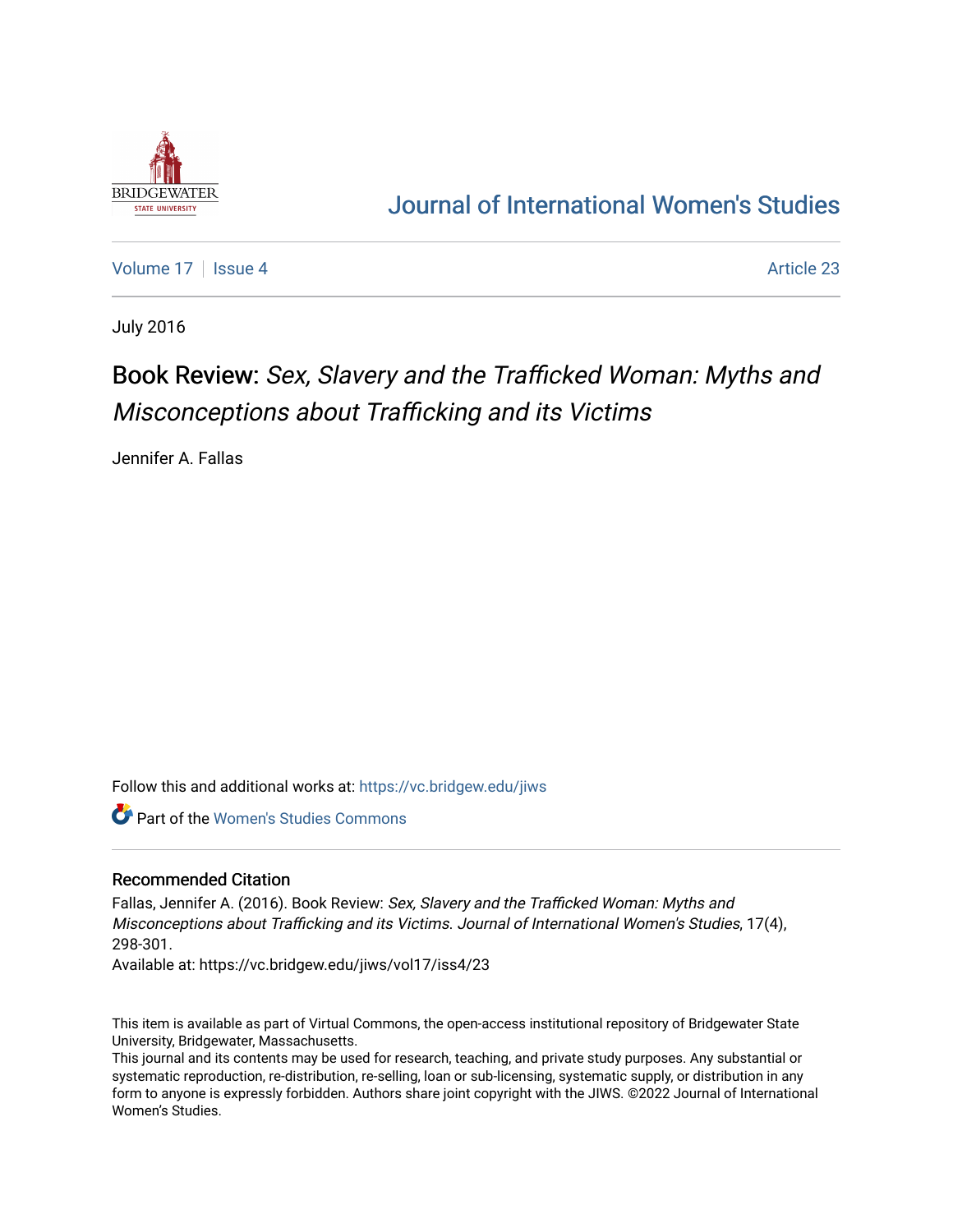## Fallas: Book Review

This journal and its contents may be used for research, teaching and private study purposes. Any substantial or systematic reproduction, re-distribution, re-selling, loan or sub-licensing, systematic supply or distribution in any form to anyone is expressly forbidden. ©2016 Journal of International Women's Studies.

*Sex, Slavery and the Trafficked Woman: Myths and Misconceptions about Trafficking and its Victims,* **Ramona Vijeyarasa, 2015. Ashgate Farnham, England. 279 pages, photographs, none appendix (i.e. "annex") & index included as it applies to hardcover and/or paperback copy; hardcover \$119.95 (as of 1/16). Hardcover.**

Reviewed by Jennifer A. Fallas<sup>1</sup>

A timely text, this book investigates prevailing ideas about trafficking and its victims. Vijeyarasa's purpose is to expose and deconstruct sensationalist depictions about this issue, depictions that are crafted and perpetuated by government and NGO agencies, and even by feminist research and writing about this topic. The text begins by explaining that, originally, her own research stemmed from these types of tropes, but by and by evolved to become more keenly aware of the highly structured and gendered understandings of trafficking. The author offers that discussions about trafficking often turn a blind eye to persons who do not fit the stereotypical framework of those who are poor, female, uneducated and unwitting.<sup>2</sup> Vijeyarasa acknowledges that some readers might feel unsettled as a result of her proposition that even well-intentioned efforts and dialogues about this issue tend to rely on hierarchical and generally binary thinking that ends up reinforcing delimiting imaginaries about trafficking victims. She concedes that her research and efforts might not mesh with readers' immediate expectations because of such prevailing and powerful imagery of trafficked persons (7). She states "it is always confronting when ideas and theories you believe to be correct fall apart the deeper you investigate" (xv). Yet, this confrontation illuminates the series of complex and purposeful decision-making processes that contribute to why persons may become trafficked. Through her investigation, Vijeyarasa brings much needed balance (in terms of its unique foci on the agency and actions of victims and the factors that influenced how they became trafficked) to this body of research. The author thereby carves out a far more nuanced understanding of the processes at work behind trafficking and people involved in it.

For this text, Vijeyarasa, a lawyer and a policy advocate who is a frequent writer for *RH Reality Check*, (a news website devoted to "Reproductive & Sexual Health and Justice" topics) conducts both qualitative and quantitative research in Vietnam, Ukraine, and Ghana.<sup>3</sup> Her research brings attention to these areas of the world which have the highest rates of trafficking, but which are underrepresented in literature about trafficking. Her interviews of persons who have been trafficked and/or held in exploitative working conditions, administrators, officials, and advocates, point to the dynamic situations that contribute to trafficking. Her research demonstrates that larger understandings of trafficking overlook the interconnectedness of social, familial, and cultural forces that influence migratory movements.

 $\overline{a}$ 

1

<sup>&</sup>lt;sup>1</sup> Jennifer A. Fallas is a Full-Time Lecturer in the English Department at the University of Massachusetts Dartmouth. jfallas@umassd.edu

<sup>2</sup> What's more, Vijeyarasa skillfully argues that these sorts of depictions also often rely on racialized and nationalistic ideologies that, by definition (and perhaps purposefully, depending on the motives of the aforementioned agencies and groups) ignore persons involved in, exploitative conditions that give rise to, and purposes of trafficking (23).

<sup>3</sup> Questionnaires and an overview of researched results are provided in the book's Appendices.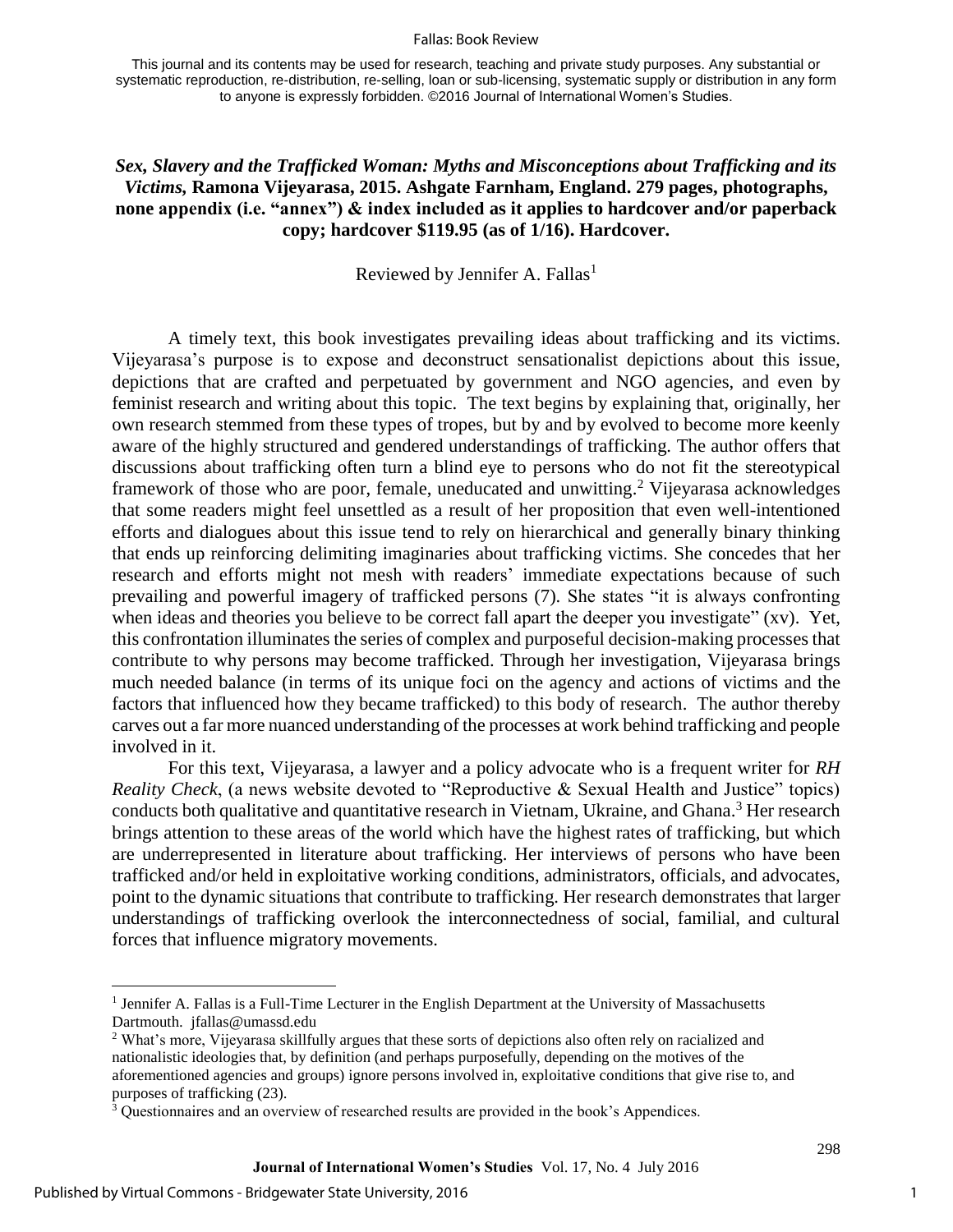The text is divided into three parts, each of which details and then counters widely-held ideas about trafficking, traffickers, and victims. The first section, "Trafficking Myths and Misconceptions in Context," explains the ways in which various agencies, academic, and even activists construct inaccurate imageries of victims through language and resulting policies that emphasize *females as victims* and which focus on their (seemingly inevitable) sexual exploitation. Next, "Dispelling the Myths and Misconceptions" takes aim at these same constructions in terms of the assumed natures and identities of persons who are trafficked. Finally, in the third section, "An Alternative Approach to Trafficking," Vijeyarasa sets out an argument that trafficking, if it is reframed as an issue of failed migration (and not simply based on the stereotype of the male aggressor-female victim interaction) would be more clearly understood. From such an understanding, the author believes that more effective policies that *meaningfully* address these issues and that offer tenable and long-lasting results could be developed.

"Trafficking Myths and Misconceptions in Context" lays out that popular media often discusses trafficking but it circulates messages about victims from within a one-dimensional way of thinking. For Vijeyarasa, the basis of this problematic conceptualization (and also the difficulties eradicating trafficking) lies within the rhetoric put forth by academics, policy-makers, legislative approaches, and activists. Stemming from her assertion that these entities have undue influence mainstream conceptions of trafficking, Vijeyarasa argues that popular, primarily Western, discourses surrounding trafficking and slavery rely on the stereotype of *women as victims*. And couched within these same discourses is the belief that these female victims are, by and large, poor, uneducated, and often sold or kidnapped. In turn, the language used obscures the nuances of decision-making processes and situations that underlie such exploitation. Therefore, the book asserts, the conflation of terms regarding this issue reinforces the public's binary thinking about trafficking. So then, while the public is becoming increasingly aware of trafficking, its understanding is based on the concepts of *sexual* exploitation and the frequently interchanged terms of *slavery* and *trafficking.* This practice of seeing the victims as having no agency and as virtually *passive* in their exploitation, adds an additional insulting layer to their victimization. Section One thus lays the groundwork and provides working definitions and concepts for the entire text.

The first section establishes that attempts at holding nuanced discussions are undermined from the outset because the prevailing rhetoric clouds the true nature of trafficking. The writer maintains that this sort of approach to thinking about and describing "trafficking neglects more multifaceted economic and social circumstances and fails to capture the complexity of the decisions of potential migrants that might lead to a situation of exploitation, not to mention their [victims'] agency" (6). So then, while *perhaps* well-intentioned, the aforementioned groups can inadvertently end up exacerbating the problems that they purportedly seek to wipe out. Vijeyarasa shows that although such entities rightly emphasize the social, political, educational, and economic disenfranchisement of people who may become trafficked, the scope is too narrow a view as it focuses its attention on those who fit historical stereotypes of who is a victim.

The book's second section, "Dispelling the Myths and Misconceptions," begins by challenging the prevailing myth of the coerced victim. In it, Vijeyarasa dismantles the notion that victims, given the nature of their exploitation, much necessarily have been coerced and/or kidnapped because, at least from within the larger popular mindset, no one would *choose* to become trafficked, especially for the purposes of sexual exploitation. However, her research demonstrates that "examples from the field illustrate that trafficking and trafficking-like experiences commonly begin with a rationally-based, voluntary journey" (73). A journey in which

299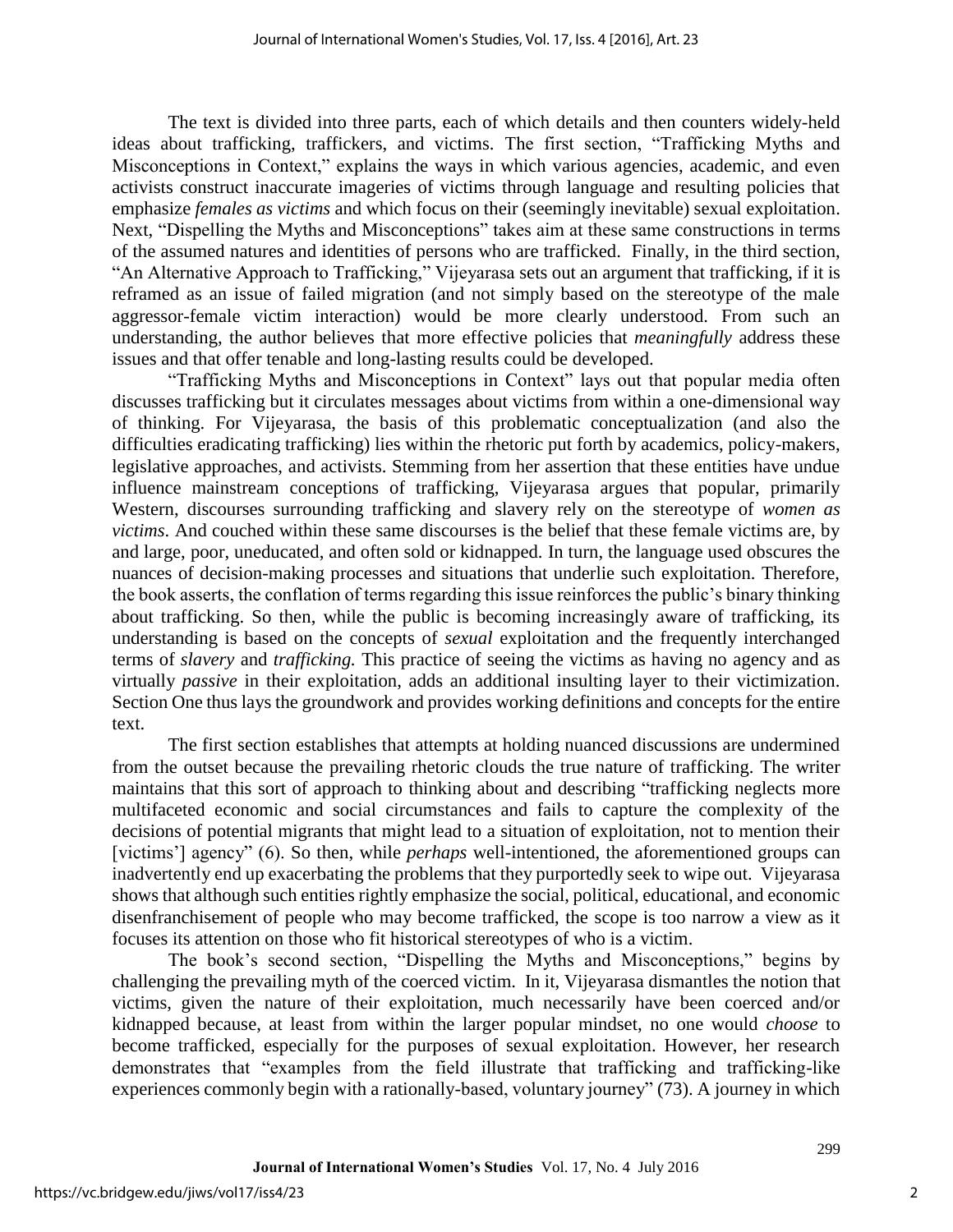eventual victims "were seen as exercising some degree of free will in the process of [their] movement[s]" (73). In Chapters 4, 5, and 6 Vijeyarasa points that victims often set out on their migrations with misconceptions of the work they sought and where they would obtain it. Destination cities were thought of as being "promised lands" in terms of economic profitability and social mobility. Likewise, misrepresentations of the nature of employment often prompted initial movements. For the author, her interviews with victims pointed that often they had decided to migrate with the intention to better their lives socially (versus solely in terms of economic boons). Furthermore, her research shows that these decisions are frequently based on socio-cultural expectations of them (females *and* males) to assist their families and, perhaps, communities as well. Migration, therefore, is dictated by the cost-gain rationalization; it must be economically feasible for the victim to migrate. What's more, victims often set out to promote themselves socially to places they understand to have higher standards of living, better pay, and more desirable working conditions (122-123). As a result of social, familial, cultural, and economic forces, the construct of the coerced or kidnapped, uneducated, and/or poor was not representative of those who actually became victims.<sup>4</sup> She cites that there is a "possibility of an inverse relationship between education levels and greater vulnerability to trafficking" (104).<sup>5</sup> Here the writer successfully demonstrates that education levels increase the likelihood of migration which, in turn, statistically increases the possibility of becoming trafficked. Similarly, the notion that victims are often if not always the poorest of the poor ignores the fact that migration itself is a costly endeavor. For all of the above reasons the author concludes that traffickers would not need to rely on coercion or violence to obtain victims as there is a ready supply of individuals.

In the book's final section, "An Alternative Approach to Trafficking," Vijeyarasa advocates that the best way to eradicate trafficking is to start by addressing the policies that currently inform discussions about it. The author writes that most legislation relies on a focus on the traffickers (often as a criminal element in a society) and through this focus, ends up drawing attention away from victims. The author proposes that refocusing by taking the victims' life situations (as laid out in the previous section) into account *first*, policies will be able to better respond to such incidents. She calls for a revamping of human rights and labor rights policies; policies she maintains would come closer to dismantling the structures of trafficking. Vijeyarasa's strongest point of the book comes in Chapter 9, "The 'Voluntary' Victim, Unmet Expectations," wherein she lays out how she would redefine who is a victim of trafficking. In it, she proposes that central focus be placed on the migrant populations that are overlooked, as laid out in the previous parts of her book. Furthermore, that their autonomy and their decision-making be taken into account yet not used to undercut their victimhood (177). In reinterpreting trafficking in this way,

 $\overline{a}$ 

<sup>&</sup>lt;sup>4</sup> In this same section, Vijeyarasa offers explanations that attempt to unravel prevailing myths about child victims who are usually understood to be entirely incapable of making decisions and/or as having been "sold" or who are "unwanted" by their families. Wider conceptions typically reflect on the assumed horrific nature of the experiences these children go through. The author details that age of consent is different among various countries. Also, there is growing recognition of children's evolving capacities to make decisions. She states that policies and ideas that conclude child migration should be largely prohibited in such cases ignore "the complexities whereby such migration may be voluntary, beneficial, valued by children and their parents alike" (84).

<sup>&</sup>lt;sup>5</sup> Interestingly, Vijeyarasa points out that popular ideas of victims as uneducated might arise from the possibility that educated victims may not report their exploitation out of a sense of shame (i.e. *I should have known better because I am educated*). She takes a similar stance in Chapter 7, "The Female Victim of Trafficking," where she dismantles gendered notions of and the stigma surrounding victimization. As with those who are educated, the author offers that males too might underreport or choose to not report their victimization because of sexist tropes about manhood and masculinity.